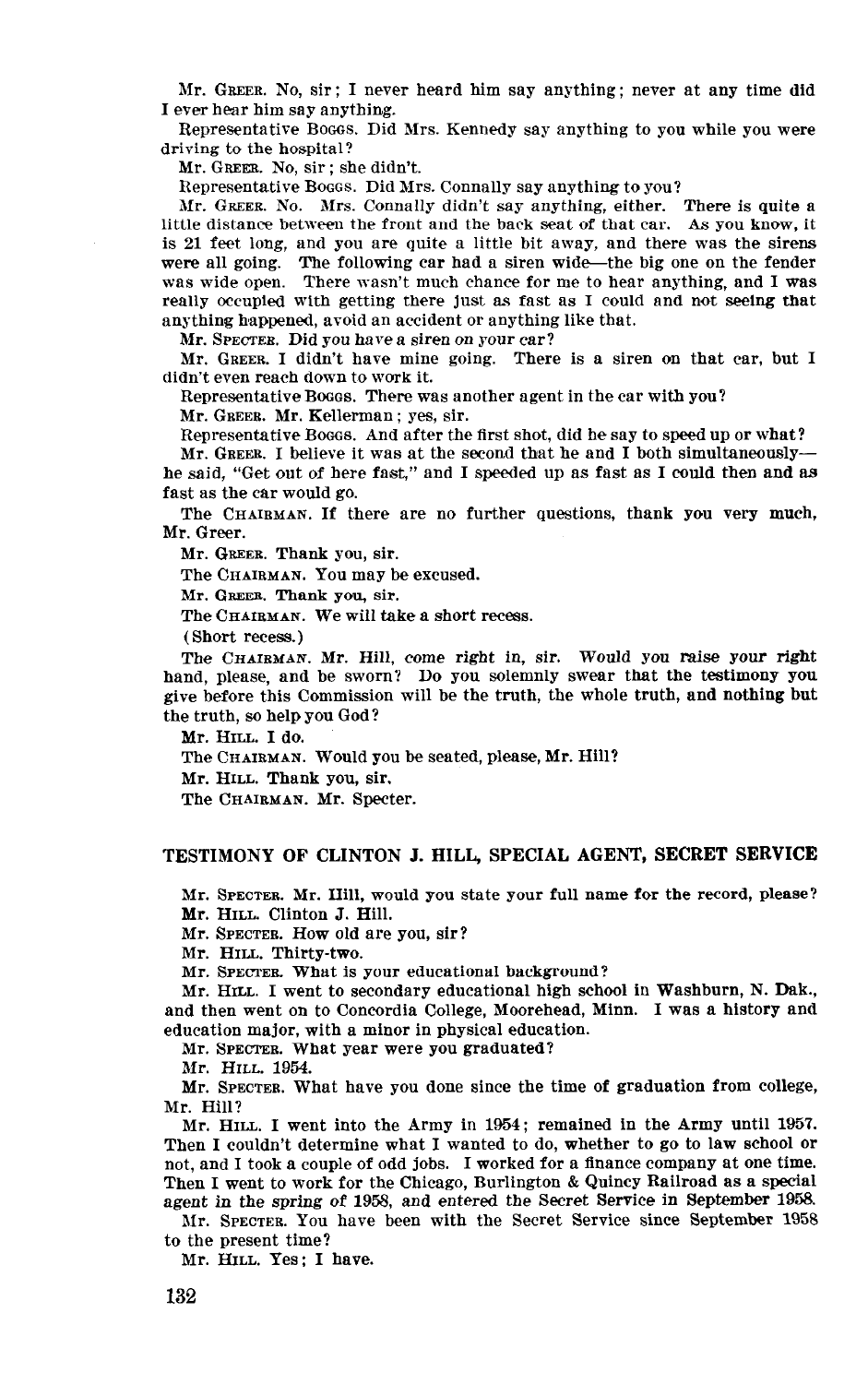Mr. SPECTER. Will you outline for the Commission your duties with the Secret Service during your tenure there?

Mr. HILL. I entered the Secret Service in Denver, and during that period I did both investigative and protection work. I was assigned to Mrs. Doud, the mother-in-law of President Eisenhower. I attended the Treasury Law Enforcement School during my first year, and was sent to the White House for a 39day temporary assignment at the White House in June 1959. In November of 1959, November 1, I was transferred to the White House on a permanent basis as a special agent assigned to the White House detail. I have been at the White House since that time.

Mr. SPECTER. Now, were you assigned to duties on the trip of President Kennedy to Texas in November 1963?

Mr. HILL. Yes, sir; I was.

Mr. SPECTFE. Did you have any special duty assigned to you at that time?

Mr. HILL. Yes, sir.

Mr. SPECTER. In connection with the trip?

Mr. HILL. I was responsible for the protection of Mrs. Kennedy.

Mr. SPECTER. And, in a general way, what does that sort of an assignment involve?

Mr. HILL. I tried to remain as close to her at all times as possible, and in this particular trip that meant being with the President because all of their doings on this trip were together rather than separate. I would go over her schedule to make sure she knows what she is expected to do ; discuss it with her ; remain in her general area all the time; protect her from any danger.

Mr. SPECTER. Would you tell us, in a general way, what were the activities of the President and Mrs. Kennedy on the morning of Friday, November 22, before they arrived in Dallas?

Mr. HILL I went to the fifth floor, I believe it was, where the President and Mrs. Kennedy were staying in the Texas Hotel in Fort Worth at 8:15 in the morning. President Kennedy was to go downstairs and across the street to make a speech to a gathering in a parking lot. I remained on the floor during the period the President was gone.

It was raining outside, I recall. About 9:25 I received word from Special Agent Duncan that the President requested Mrs. Kennedy to come to the mezzanine, where a breakfast was being held in his honor, and where he was about to samme, where a preasure was being near this speak of the down to where the speak of the state of the state of the state of the state of the state of the state of the state of the state of the state of the state of the stat  $t_{\rm F}$  the President was speaking; remaining with  $t_{\rm F}$  and took her above it to the in the President was speaking; remained with her adjacent to the head table in this particular area during the speech; and accompanied she and the President back up to the, I believe it was, the fifth floor of the hotel, their residential area; remained on that floor until we left, went downstairs, got into the motorcade, and departed the hotel for the airport to leave Fort Worth for Dallas. We we parted the noter for the amport to fear Fort world for Banas.

we were affluorne approximately  $11.20$ ,  $1$  befieve, in All Futch 1. I was in the aft compartment, which is part of the residential compartment, and we arrived in Dallas at 11:40.  $\nu$  section  $\mathcal{L}$ . We describe the President and what the President and We describe and  $\mathcal{L}$ 

 $M_r$ . SPECTER. WOULD you describe, in Mrs. Kennedy did upon arrival in Dallas?

Mr. HILL. They debarked the rear ramp of the aircraft first, followed by Governor and Mrs. Connally, various Congressmen and Senators. And Special Agent in Charge Kellerman and myself went down the ramp. There was a small reception committee at the foot of the ramp, and somebody gave Mrs. Kennedy some red roses, I recall. I walked immediately to the followup car and placed my topcoat, which is a raincoat, and small envelope containing some information concerning the Dallas stop in the followup car, returning to where the President and Mrs. Kennedy were at that time greeting a crippled lady in a wheelchair.  $\mathbf w$  heelchair. What do you estimate the size of the size of the size of the crowd to have been at  $\mathbf w$ 

Mr. SPECTER. What do you estimate the size of the crowd to have been at Dallas that morning?

Mr. HILL. At the airport?

Mr. SPECTER. Yes, sir.

Mr. HILL. It is rather difficult to say. They were behind a chain-link fence, not on the airport ramp itself, and they were jammed up against the fence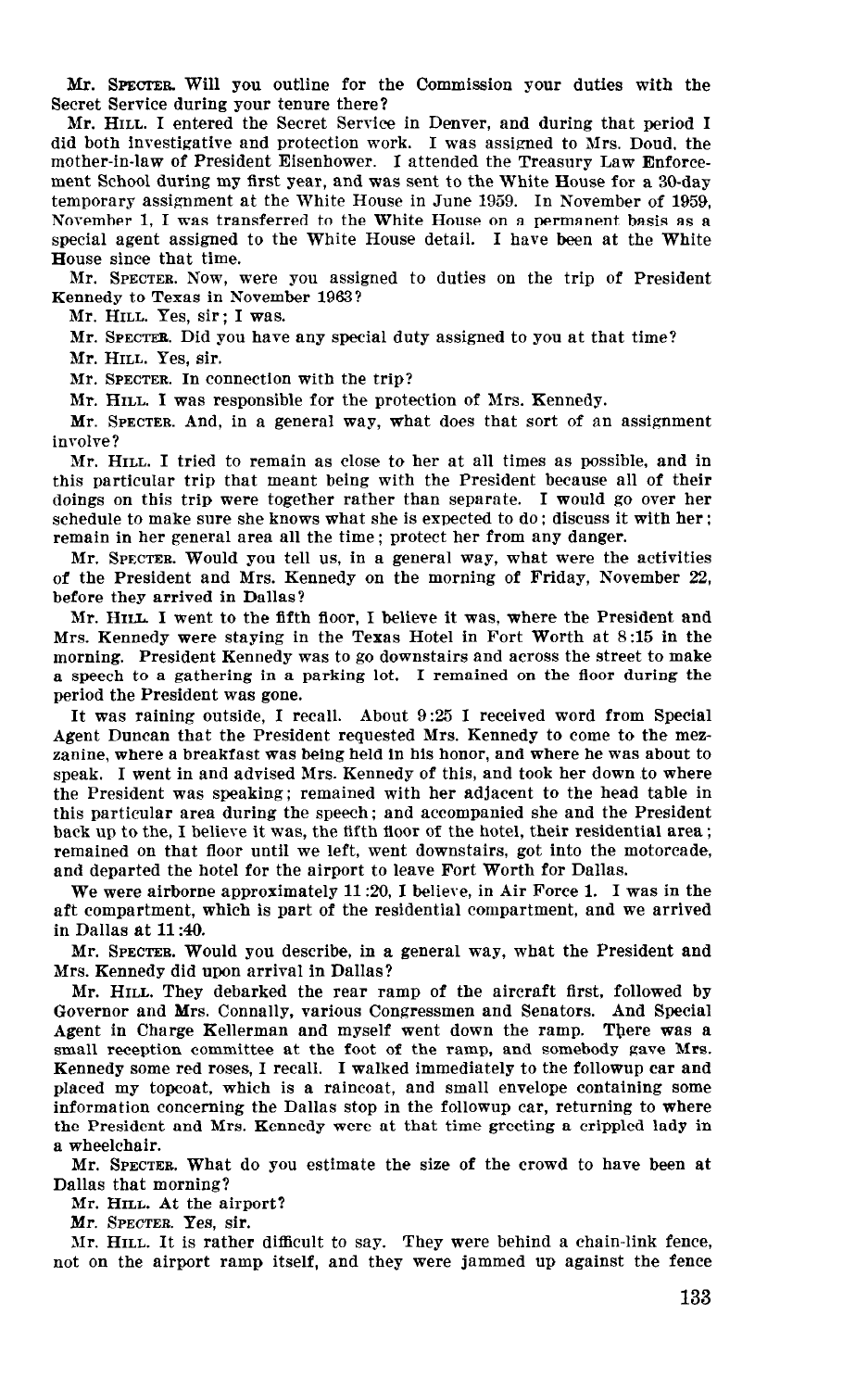holding placards, and many young people in the crowd. I would say there were probably 2,000 people there.

Mr. SPECTER. At approximately what time did the motorcade depart from Love Field to Dallas?

Mr. HILL. Approximately 11:55.

Mr. SPECTER. Do you know approximately how many automobiles there were in the motorcade?

Mr. HILL. No, sir; I do not.

Mr. SPECTER. In which car in the motorcade were you positioned?

Mr. HILL. I was working the followup car, which is the car immediately be hind the Presidential car.

Mr. SPECTEB. And how many cars are there ahead of the followup car, then, in the entire motorcade?

Mr. HILL. There was a lead car ahead of the President's car, the President's car, then this particular followup car.

Mr. SPECTEB. Do you know whether there was any car in advance of the car termed the lead car?

Mr. HILL. There could have been a pilot car, but I am not sure.

Mr. SPECTER. Now, approximately how far in front of the President's car did the lead car stay during the course of the motorcade?

Mr. HILL. I would say a half block, maybe.

Mr. SPECTEB. And how far was the President's car in front of the President's followup car during the course of the motorcade?

Mr. HILL. Approximately 5 feet.

Mr. SPECTEB. Is there some well-established practice as to the spacing be tween the President's car and the President's followup car?

Mr. HILL. It would depend upon speed. We attempt to stay as close to the President's car as practical. At high rates of speed it is rather difilcult to stay close because of the danger involved. Slow speeds, the followup car stays as close as possible so that the agents on the followup car can get to the Presidential car as quickly as possible.

Mr. SPECTER. What was the flrst car to the rear of the President's followup car?

Mr. HILL. The Vice-Presidential automobile.

Mr. SPECTEB. What car was immediately behind the Vice President's automobile?

Mr. HILL. The Vice-Presidential followup car.

Mr. SPECTEB. Do you know what cars in the Dallas motorcade followed the Vice President's followup car?

Mr. HILL. Well, I couldn't say which car any individual rode in after that particular automobile, but I could say they were occupied by members of the staff, both President Kennedy's and Vice President Johnson's; Congressmen and Senators who were on this particular trip; newspaper personnel who were on this trip.

Mr. SPECTER. Would you identify the occupants of the President's followup car and indicate where each was in the automobile.

Mr. HILL. The car itself was driven by Special Agent Sam Kinney, and Assistant to the Special Agent in Charge Emory Roberts was riding in the right front seat. I was assigned to work the left running board of the automobile, the from sea. I was assigned to work the relation of the angle of the angle that run  $\mu$ reference portion of that running board. Specific was assigned to work the rear portion of the left running board. Special Agent John Ready was assigned the forward portion of the right running board; Special Agent Paul Landis the forward portion of the right running board, special right radio parties was assigned the rear portion of the right funning board. There were two jump seats, and they were occupied by two Presidential aides, Mr. O'Donnell and Mr. Powers. Mr. Powers was sitting on the right-hand side; Mr. O'Donnell on the left. The rear seat was occupied, left rear by Special Agent Hickey, right rear, Special Agent Bennett.

Mr. SPECTER. How were the agents armed at that time?<br>Mr. HILL. All the agents were armed with their hand weapons.  $\overline{M}$ r. HILL. And the agents were armed with their hand weapons.

mr. SPECTER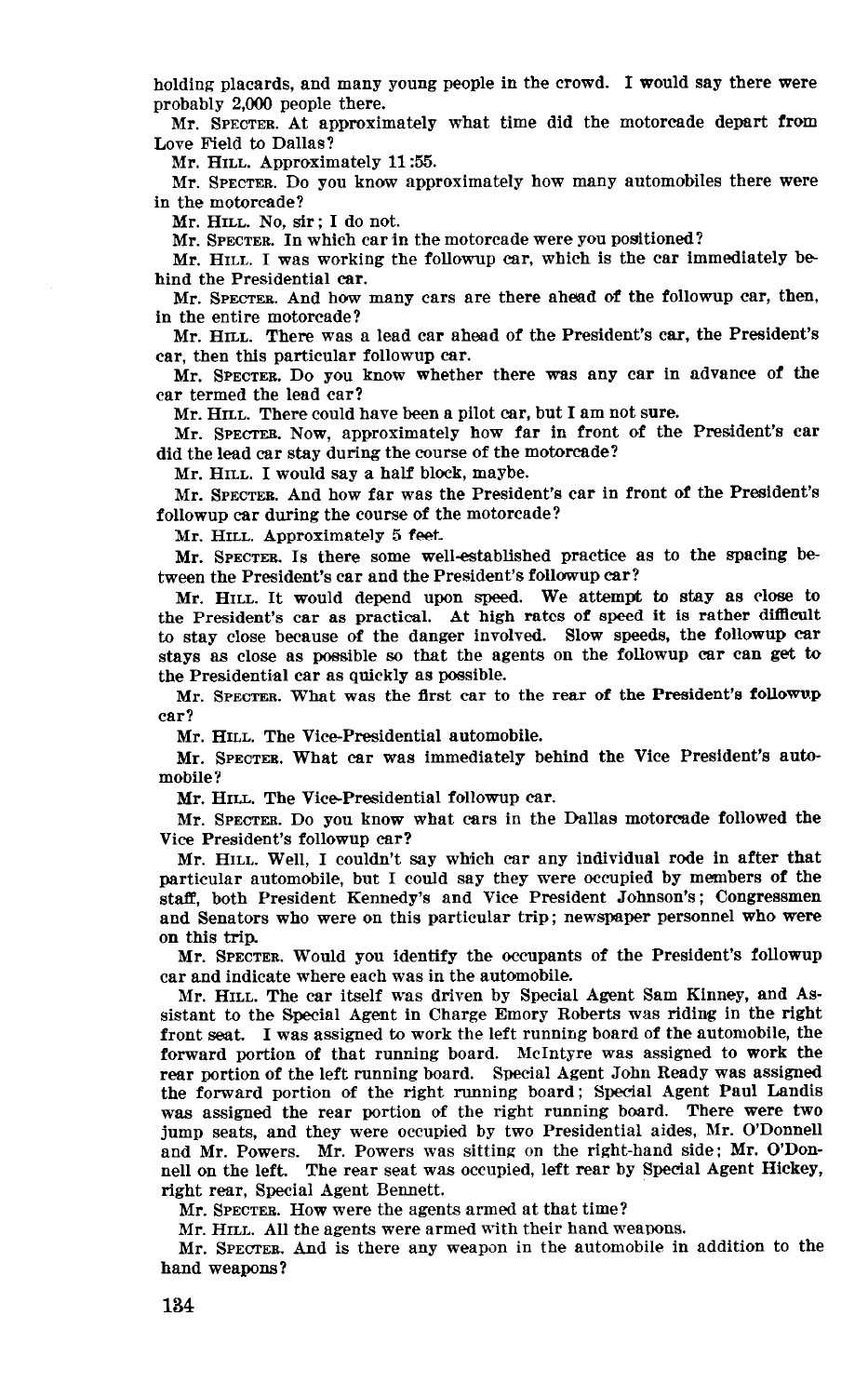Mr. HILL. Yes. There is an AR-15, which is an automatic rifle, and a shotgun.

Mr. SPECTER. And where is the AR-15 kept?

Mr. HILL. Between the two agents in the rear seat.

Mr. SPECTER. How about the shotgun ; where is that kept?

31r. HILL. In a compartment immediately in front of the jump seats.

Mr. SPECTER. Is the President's followup car a specially constructed automobile.

Mr. HILL. Yes, sir; it is.

Mr. SPECTER. And what is the make and model and general description of that vehicle?

Mr. HILL. It is a 1955 Cadillac, nine-passenger touring sedan. It is a convertible type.

Mr. SPECTER. Was that automobile flown in specially from Washington for the occasion?

Mr. HILL. Yes; it was, sir.

Mr. SPECTER. Do you know how that automobile was transported to Dallas, Tex. ?

Mr. HILL. Generally, it is flown in a C-130 by the Air Force. I am not sure how on this particular occasion.

Mr. SPECTER. Will you describe, in a general way, the composition of the crowds en route from Love Field down to the center of Dallas. please?

Mr. HILL. Well, when we left Love Field, we went away from the crowd to get to the exit point at Love Field, and there were no crowds at all, and then we, departing Love Field, found the crowds were sporadic. There were people here and there. Some places they had built up and other plares they were thinned out. The speed of the motorcade was adjusted accordingly. Whenever there were large groups of people, the motorcade slowed down to give the people an opportunity to view the President. When there were not many people along the side of the street, we speeded up. We didn't really hit the crowds until we hit Main Street.

Mr. SPECTER. What is your best estimate of the maximum speed of the automobile from the time you left Love Field until the time you arrived at downtown Dallas?

Mr. HILL. I would say we never ran any faster than 25 to 30 miles per hour.

Mr. SPECTER. What is your best estimate of the minimum speed during this same interval?

Mr. HILL. Twelve to fifteen miles per hour. We did stop.

Mr. SPECTER. On what occasion did you stop?

 $\mathcal{L} = \mathcal{L} \mathcal{L} = \mathcal{L} \mathcal{L}$ the right-hand side of the street there were a group of personal street, where we are a group of people with a long of the right-hand side of the street there were a group of people with a long banner which said, "Please, Mr. President, stop and shake our hands." And the President requested the motorcade to stop, and he beckoned to the people and asked them to come and shake his hand, which they did. opie and asked them to come and spake his hand, which they did.

time? Mr. HILL. No ; he remained in his seat.

 $M<sub>II</sub>$ ,  $M<sub>II</sub>$ ,  $M<sub>II</sub>$ ,  $M<sub>II</sub>$ ,  $M<sub>II</sub>$ , and  $M<sub>II</sub>$ , and  $M<sub>II</sub>$ ,  $M<sub>II</sub>$ ,  $M<sub>II</sub>$ ,  $M<sub>II</sub>$ ,  $M<sub>II</sub>$ ,  $M<sub>II</sub>$ ,  $M<sub>II</sub>$ ,  $M<sub>II</sub>$ ,  $M<sub>II</sub>$ ,  $M<sub>II</sub>$ ,  $M<sub>II</sub>$ ,  $M<sub>II</sub>$ 

Mr. SPECTER. At that time what action, if any, did you take?

Mr. HILL. I jumped from the followup car and ran up to the left rear portion of the automobile with my back toward Mrs. Kennedy viewing those persons on the left-hand side of the street.

Mr. SPECTER. What action was taken by any other Secret Service agent which you observed at that time?

Mr. HILL. Special Agent Ready, who was working the forward portion of the right running board, did the same thing, only on the President's side, placed his back toward the car, and viewed the people facing the President. Assistant in Charge Kellerman opened the door of the President's car and stepped out on the street.

Mr. SPECTER. What action was taken by Special Agent McIntyre, if you know?

Mr. HILL. I do not know.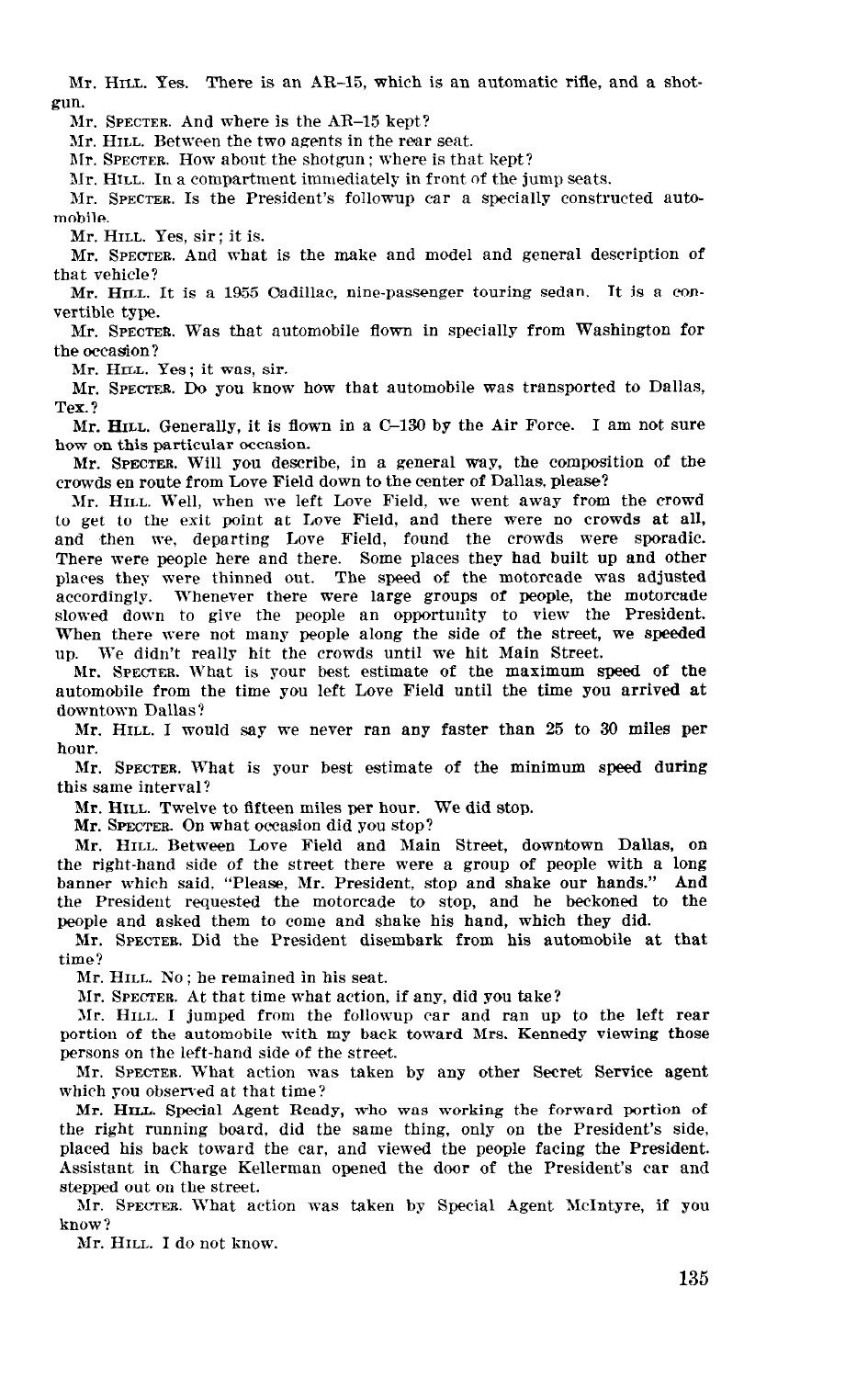Mr. SPECTER. How about Special Agent Landis?

Mr. HILL. I do not know.

Mr. SPECTER. What is your normal procedure for action in the event the President's car is stopped, as it did in that event?

Mr. HILL. Special Agent McIntyre would normally jump off the car and run to the forward portion of the left-hand side of the car; Special Agent Landis would move to the right-hand forward portion of the automobile.

Mr. SPECTER. Did anything else which was unusual occur en route from Love Field to the downtown area of Dallas?

Mr. HILL. Before we hit Main Street?

Mr. SPECTER. Yes, sir.

Mr. HILL. Not that I recall.

Mr. SPECTER. Did you have any occasion to leave the President's followup car at any time?

Mr. HILL. When we finally did reach Main Street, the crowds had built up to a point where they were surging into the street. We had motorcycles running adjacent to both the Presidential automobile and the followup car, as well as in front of the Presidential automobile, and because of the crowds in the street, the President's driver, Special Agent Greer, was running the car more to the left-hand side of the street more than he was to the right to keep the President as far away from the crówd as possible, and because of this the motorcycles on the left-hand side could not get past the crowd and alongside the car, and they were forced to drop back. I jumped from the followup car, ran up and got on top of the rear portion of the Presidential automobile to be close to Mrs. Kennedy in the event that someone attempted to grab her from the crowd or throw something in the car.

hlr. SPECTER. When you say the rear portion of the automobile, can YOU, by referring to Commission Exhibit No. 345, heretofore identified as the President's automobile, specify by penciled "X" where you stood?

Mr. HILL. Yes, sir [indicating].

Mr. SPECTER. Will you describe for the record just what area it is back there on which you stood?

Mr. HILL. That is a step built into the rear bumper of the automobile, and on top of the rear trunk there is a handguard which you grab for and hang onto when you are standing up.

Mr. SPECTER. Are identical objects of those descriptions existing on each side of the President's car?

Mr. HILL. Yes. sir ; they do.

Mr. SPECTER. Did you have any other occasion en route from Love Field to downtown Dallas to leave the followup car and mount that portion of the President's car?

Mr. HILL. I did the same thing approximately four times.

Mr. SPECTEB. What are the standard regulations and practices, if any, governing such an action on your part?

Mr. HILL. It is left to the agent's discretion more or less to move to that particular position when he feels that the feeling the press to move to the  $particular$  position when he reefs that there is a danger  $\omega$  the Fresident, to place himself as close to the President or the First Lady as my case was, as possible, which I did. possible, which I did.  $\mathcal{L}(\mathbf{z}, \mathbf{z}) = \mathcal{L}(\mathbf{z}, \mathbf{z})$ 

MIT. SPECTER. Sccret Service?<br>Mr. HILL. No : they are not.

 $Mr$ . Hill.  $N0$ ; they are not.

Mr. SPECTER. Now, had there been any instruction or comment about you performance of that type of a duty with respect to anything that President Kennedy himself had said in the period immediately preceding the trip to Texas?  $MMS$  , there was no according  $MMS$  is the preceding Monday, the preceding  $MMS$ 

Mr. HILL Yes, sir; there was. The preceding monday, the President was on a trip in Tampa, Fla., and he requested that the agents not ride on either of those  $\overline{N}$  steps. And the President make that requested make that requested make that requested make that requested make that requested make the President make that requested make the President make that  $\overline{N}$ 

Mr. SPECTER. And to whom did the President mak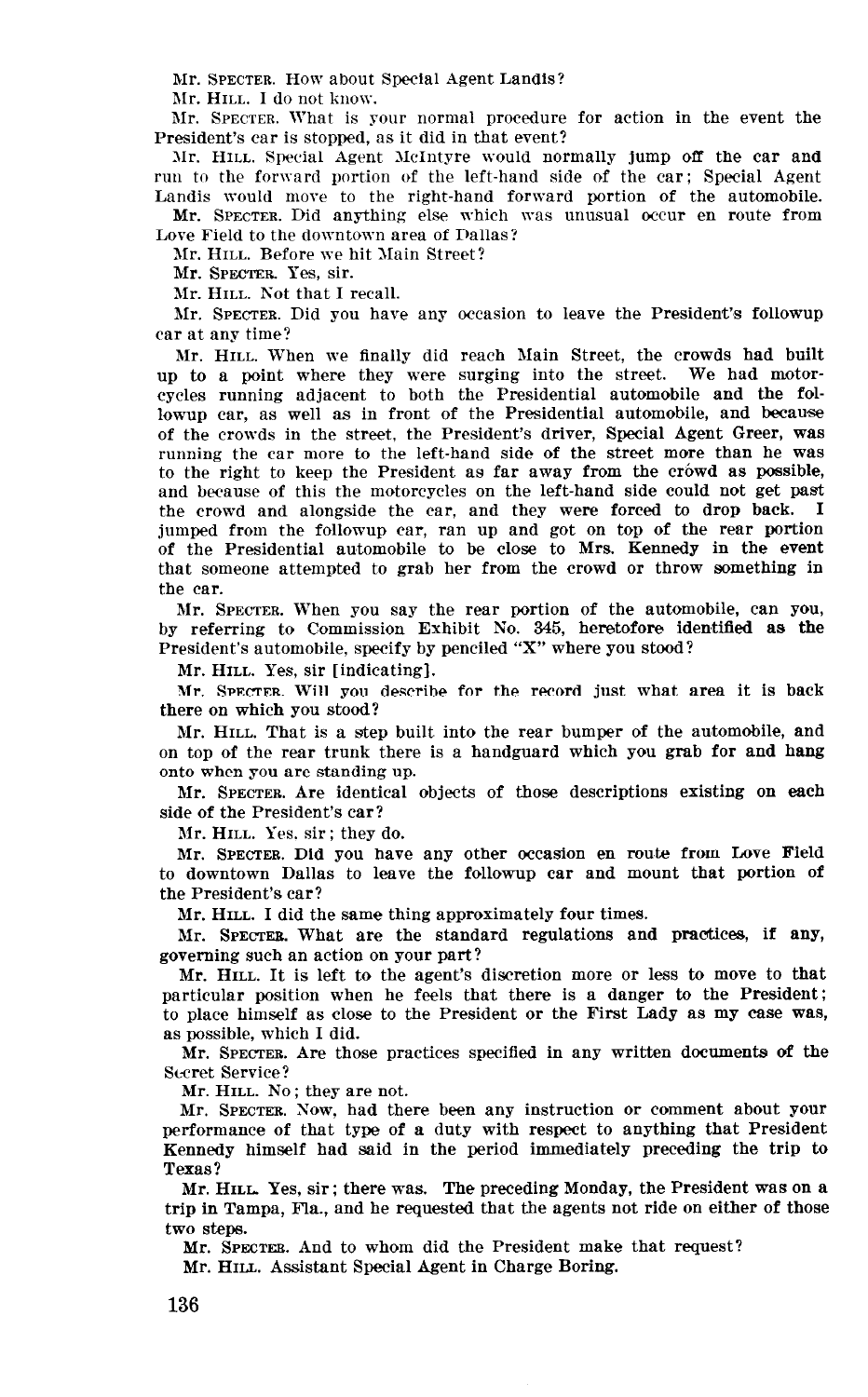Mr. SPECTER. Was Assistant Special Agent in Charge Boring the individual in charge of that trip to Florida?

Mr. HILL. He was riding in the Presidential automobile on that trip in Florida, and I presume that he was. I was not along.

Mr. SPECTER. Well, on that occasion would he have been in a position comparable to that occupied by Special Agent Kellerman on this trip to Texas?

Mr. HILL. Yes, sir ; the same position.

Mr. SPECTER. And Special Agent Boring informed you of that instruction by President Kennedy?

Mr. HILL. Yes, sir; he did.

Mr. SPECTER. Did he make it a point to inform other special agents of that same instruction?

Mr. HILL. I believe that he did, sir.

Mr. SPECTER. And, as a result of what President Kennedy said to him, did he instruct you to observe that Presidential admonition?

Mr. HILL. Yes, sir.

Ur. SPECTER. How, if at all, did that instruction of President Kennedy affect your action and-your action in safeguarding him on this trip to Dallas?

Mr. HILL. We did not ride on the rear portions of the automobile. I did on those four occasions because the motorcycles had to drop back and there was no protection on the left-hand side of the car.

Mr. SPECTER. When the President's automobile was proceeding in downtown Dallas, what was the ordinary speed of the automobile, based on ydur best estimate?

Mr. HILL. We were running approximately 12 to 15 miles per hour, I would say.

Mr. SPECTER. I show you a document which we have marked as Commission Exhibit No. 354, which is an aerial photograph identical with the photograph already marked as Commission Exhibit No. 347.

(The photograph referred to was marked Exhibit No. 354 for identification.) Mr. SPECTER. I ask you if, referring only to Exhibit 354, you are able to identify what that scene is.

Mr. HILL. Yes, sir; I am.

Mr. SPECTER. Are you able to indicate the route which the President's motorcade followed through that area?

Mr. HILL. Yes, sir; I am.

Mr. SPECTER. And what does that scene depict-what city is it?

Mr. HILL. That is Dallas, Tex. It shows Main Street, Houston Street, and Elm Street.

Mr. SPECTER. Will you write on the picture itself where Main Street is? Would you now write, as best you can, which street is Houston Street?

Mr. HILL. Yes, sir.

Mr. SPECTER. And would you now write which street is Elm?  $\frac{1}{2}$ 

Mr. Hull. Yes, sir.<br>(At this point, Representative Ford entered the hearing room.)  $\mathcal{M}$  spectrum indicate, if you indicate, if you know, which is a general line  $\mathcal{M}$  and  $\mathcal{M}$ 

nii. Stecten. Tow, would you northerly direction on that picture?<br>Mr. HILL. Yes, sir.

 $M<sub>1</sub>$ ,  $M<sub>2</sub>$ ,  $M<sub>3</sub>$ ,  $M<sub>1</sub>$ ,  $M<sub>2</sub>$ ,  $M<sub>3</sub>$ ,  $M<sub>4</sub>$ ,  $M<sub>5</sub>$ ,  $M<sub>7</sub>$ ,  $M<sub>8</sub>$ ,  $M<sub>9</sub>$ ,  $M<sub>1</sub>$ ,  $M<sub>1</sub>$ ,  $M<sub>1</sub>$ ,  $M<sub>1</sub>$ ,  $M<sub>1</sub>$ ,  $M<sub>1</sub>$ ,  $M<sub>1</sub>$ ,  $M$ 

made made a right-band was the condition of the cade made a right-hand turn off of Main Street onto Houston?

Mr. HILL. The crowd was very large on Main Street, and it was thinning down considerably when we reached the end of it, and turned right on Houston Street. Noticeably on my side of the car, which was the left-hand side of the street.

Mr. SPECTER. And what is your best estimate as to the speed of the President's car at the time it made the right-hand turn onto Houston Street?

Mr. HILL. In the curve?

Mr. SPECTER. The speed—in the curve itself; yes.

Mr. HILL. We were running generally 12 to 15 miles per hour. I would say that in the curve we perhaps slowed to maybe 10 miles per hour.

Mr. SPECTER. And how far behind the President's car was the Presidential followup car as the turn was made onto Houston Street?<br>Mr. HILL. Four to five feet, at the most.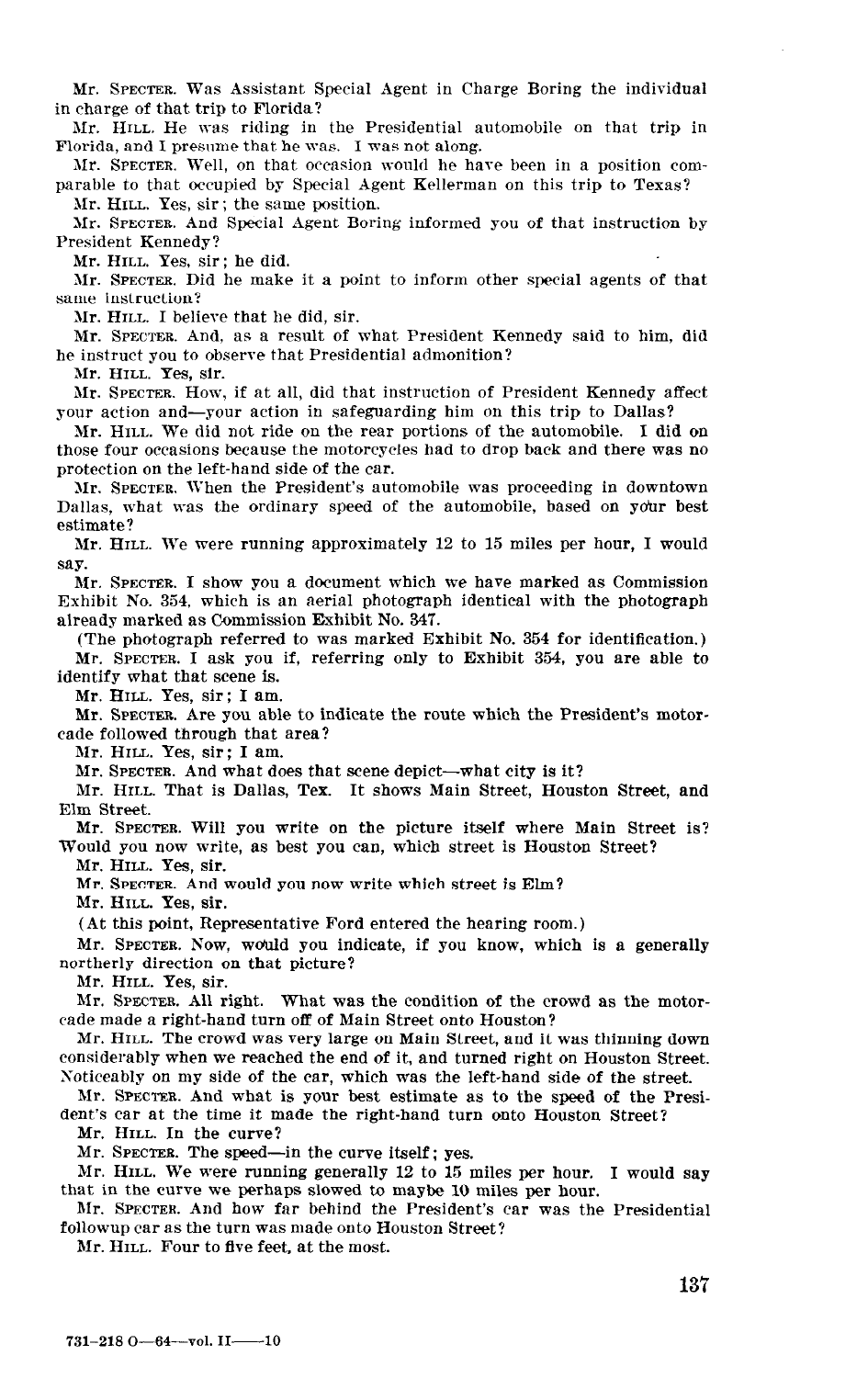Mr. SPECTER. I show you a photograph of a building which has already been marked as Commission Exhibit So. 348, and ask you if at this time you can identify what that building is.

Mr. HILL. I believe I can, sir; yes.

Mr. SPECTER. And what building is it?

Mr. HILL. It is the Texas School Book Depository.

Mr. SPECTER. Sow, does that building appear on the Commission Exhibit No. 354?

Mr. HILL. Yes, sir; it does.

Mr.. SPECTER. Did you have any occasion to notice the Texas School Book Depository Building as you proceeded in a generally northerly direction on Houston Street?

Mr. HILL. Yes, sir. It was immediately in front of us and to our left.

Mr. SPECTEB. Did you notice anything unusual about it?

Mr. HILL. Nothing more unusual than any other building along the way.

Mr. SPECTER. What is your general practice, if any, in observing such buildings along the route of a Presidential motorcade?

Mr. HILL. We scan the buildings and look specifically for open windows, for people hanging out, and there had been, on almost every building along the way, people hanging out, windows open.

Mr. SPECTER. And did you observe, as you recollect at this moment, any open windows in the Texas School Depository Building?

Mr. HILL. Yes, sir; there were.

Mr. SPECTER. Are you able to recollect specifically which windows were open at this time?

Mr. HILL. No, sir; I cannot.

Mr. SPECTER. What was the condition of the crowd along the streets, if any, along Elm Street, in front of the Texas School Book Depository Building?

Mr. HILL. On the left-hand side of the street, which is the side I was on, the crowd was very thin. And it was a general park area. There were people scattered throughout the entire park.

Mr. SPECTER. Now, what is your best estimate of the speed of the President's automobile as it turned left off of Houston onto Elm Street?

Mr. HILL. We were running still 12 to 15 miles per hour, but in the curve I believe we slowed down maybe to 10, maybe to 9.

Mr. SPECTER. How far back of the President's automobile was the Presidential followup car when the President's followup car had just straightened out on Elm Street?

Mr. HILL. Approximately 5 feet.

Mr. SPECTEB. Now, as the motorcade proceeded at that point, tell us what happened.  $M_{\rm H}$  . Hence, as we can expect of the curve, and began to straight experimental to straight to straight experimental to straight the curve, and began to straight the curve, and began to straight the curve of the curve

was arrive went, as we came out of the curve, and began to straighten up was viewing the area which looked to be a park. There were people scattered throughout the entire park. And I heard a noise from my right rear, which to me seemed to be a Erecracker. I immediately looked to my right, and, in so do in the second to complete the Presidential limited and I saw Presidential limited and I saw Presidential lim doing, my eyes had to cross the residential inhousing Kennedy grab at himself and lurch forward and to the left.

Mr. SPECTER. Why don't you just proceed, in narrative form, to tell us?<br>Representative Boggs. This was the first shot?

 $\mu_{\rm c}$  regions that  $\mu_{\rm c}$  is the  $\mu_{\rm s}$  since  $\mu_{\rm c}$  is since the since the since  $\mu_{\rm c}$ 

m. realizing that some that some was well as we have the Presidential limits in the Presidential limits is the Presidential limits of the Presidential limits in the Presidential limits of the Presidential limits of the Pre car, realizing that something was wrong, ran to the Presidential limousine. Just about as I reached it, there was another sound, which was different than the first sound. I think I described it in my statement as though someone was shooting a revolver into a hard object-it seemed to have some type of an echo. I put my right foot. I believe it was, on the left rear step of the automobile. and I had a hold of the handerip with my hand, when the car lurched forward. I lost my footing and I had to run about three or four more steps before I could get back up in the car.

Between the time I originally grabbed the handhold and until I was up on the car. Mrs. Kennedy—the second noise that I heard had removed a portion of the President's head, and he had slumped noticeably to his left. Mrs. Kennedy had jumped up from the seat and was, it appeared to me, reaching for something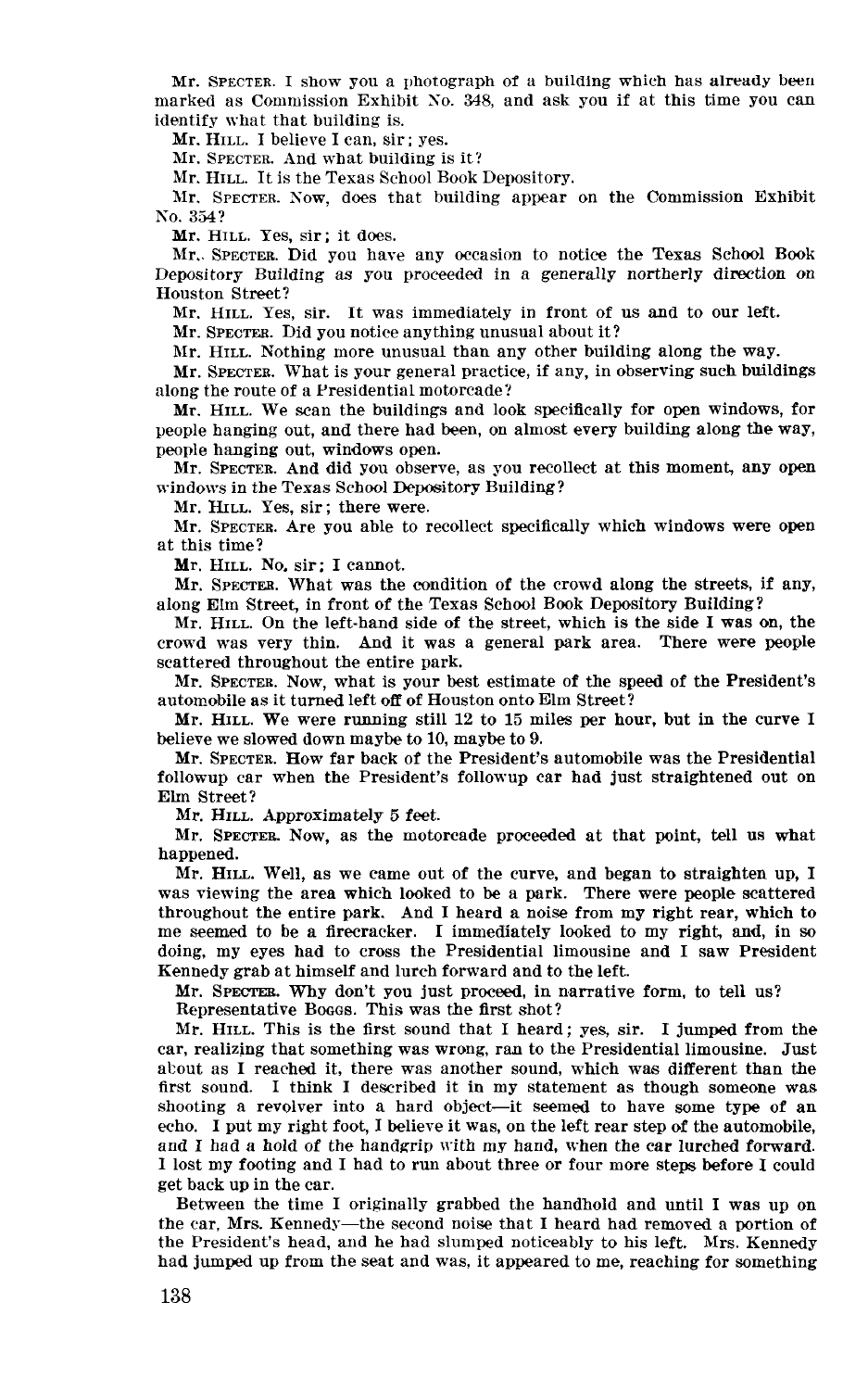coming off the right rear bumper of the car, the right rear tail, when she noticed that I was trying to climb on the car. She turned toward me and I grabbed her and put her back in the back seat, crawled up on top of the back seat and lay there.

Mr. SPECTER. Now, referring to Commission Exhibit So. 354, would you mark an "X", as best you can, at the spot where the President's automobile was at the time the first shot occurred?

Mr. HILL. Approximately there.

Mr. SPECTER. And would you mark a "Y" at the approximate position where the President's car was at the second shot you have described? What is your best estimate of the speed of the President's car at the precise time of the first shot, Mr. Hill?

Mr. HILL. We were running between 12 to 15 miles per hour, but no faster than 15 miles per hour.

Mr. SPECTER. How many shots have you described that you heard?

Mr. HILL. Two.

Mr. SPECTER Did you hear any more than two shots?

Mr. HILL. No, sir.

Mr. SPECTER. And what is your best estimate of the speed of the President's automobile at the time of the second shot?

Mr. HILL. Approximately the same speed as that of the first-although at the time that I jumped on the car, the car had surged forward. The President at that time had been shot in the head.

Mr. SPECTER. When, in relationship to the second shot, did the car acceleratethat is, the President's car?

Mr. HILL. Almost simultaneously.

Mr. SPECTER. You testified just a moment ago that the President grabbed at himself immediately after the first noise which you described as sounding like a firecracker.

Mr. HILL. Yes, sir.

Mr. SPECTER. Would you tell us with more particularity in what way he grabbed at himself?

Mr. HILL. He grabbed in this general area.

Mr. SPECTER. You are indicating that your right hand is coming up to yourto the throat?

Mr. HILL. Yes, sir.

Mr. SPECTEB. And the left hand crosses right under the right hand.

Mr. HILL. To the chest area.

Mr. SPECTER. To the chest area. Was there any movement of the President's head or shoulders immediately after the first shot, that you recollect?

Mr. HILL. Yes, sir. Immediately when I saw him, he was like this, and going left and forward.

Mr. SPECTER. Indicating a little fall to the left front.

Mr. HILL. Yes, sir.

Representative Booos. This was after a head wound?

Mr. HILL. No, sir.

Representative Boogs. Before the head wound?

Mr. HILL Yes, sir ; this was the first shot.

Mr. SPECTER. Now, what is your best estimate on the timespan between the first firecracker-type noise you heard and the second shot which you have described? Mr. HILL. Approximately 5 seconds.

Mr. SPECTER. Now, did the impact on the President's head occur simultaneously, before, or after the second noise which you have described?

Mr. HILL. Almost simultaneously.

Representative FORD. Did you see the President put his hands to his throat and chest while you were still on the followup car, or after you had left it?

Mr. HILL. As I was leaving. And that is one of the reasons I jumped, because I saw him grab himself and pitch forward and to the left. I knew something was wrong.

Representative FORD. It was 5 seconds from the firecracker noise that you think you got to the automobile?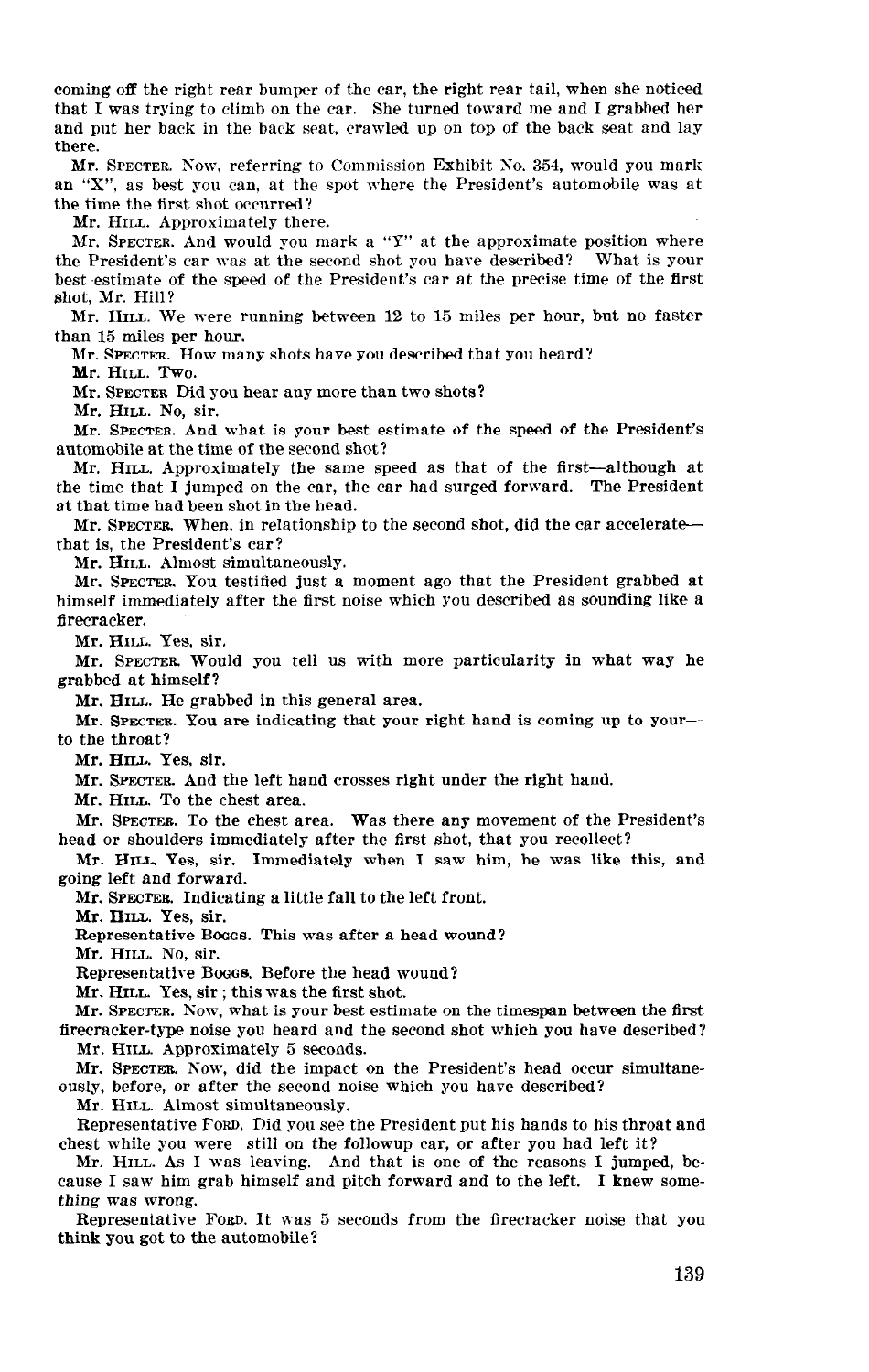Mr. HILL. Until I reached the handhold, had placed my foot on the left rear step.

Mr. SPECTER. When, in relationship to the second shot, did Mrs. Kennedy move out of the rear seat?

Mr. HILL. Just after it.

Mr. SPECTER. You say that it appeared that she was reaching as if something was coming over to the rear portion of the car, back in the area where you were coming to?

Mr. HILL. Yes, sir.

Mr. SPECTER. Was there anything back there that you observed, that she might have been reaching for?

Mr. HILL. I thought I saw something come off the back, too, but I cannot say that there was. I do know that the next day we found the portion of the President's head.

Mr. SPECTER. Where did you find that portion of the President's head?

Mr. HILL. It was found in the street. It was turned in, I believe, by a medical student or somebody in Dallas.

Mr. SPECTER. Did you have any difficulty maintaining your balance on the back of the car after you had come up on the top of it?

Mr. HILL. Not until we turned off to enter the Parkland Hospital.

Mr. SPECTER. Now, what action did you take specifically with respect to placing Mrs. Kennedy back in the rear seat?

Mr. HILL. I simply just pushed and she moved-somewhat voluntarilyright back into the same seat she was in. The President-when she had attempted to get out onto the trunk of the car, his body apparently did not move too much, because when she got back into the car he was at that time, when I got on top of the car, face up in her lap.

Mr. SPECTER And that was after she was back in the rear seat?

Mr. HILL. Yes, sir.

Mr. SPECTER, And where were the President's legs at that time?

Mr. HILL. Inside the car.

Mr. SPECTER. Now, what, if anything, did you observe as to the condition of Governor Connally at that time?

Mr. HILL. After going under this underpass, I looked forward to the jump seats, where Mrs. Connally and Governor Connally were sitting. Mrs. Connally had been leaning over her husband. And I had no idea that he had been shot. And when she leaned back at one time, I noticed that his coat was unbuttoned, and that the lower portion of his abdomen was completely COVered with blood.

Mr. SPECTER. When was it that you first observed that?

Mr. HILL. Just after going under the underpass.

Mr. SPECTER. Were you able to observe anything which was occurring on the overpass as the President's motorcade moved toward the overpass?

Mr. HILL. Prom the time I got on the back of the Presidential limousine, I didn't really pay any attention to what was going on outside the automobile.

Mr. SPECTER. Had you noticed the overpass prior to the time you got on the Presidential automobile?

Mr. HILL. Yes ; I had scanned it.

Mr. SPECTER. And do you recollect what, if anything, you observed on the overpass at that time?

 $\mathcal{L}$  and  $\mathcal{L}$  are some people there were some people there was also noticed there was a noticed there was a subset of  $\mathcal{L}$ police manual  $m_{\rm c}$  spectrum many people would you say were there.

Mr. HILL. Very few, I would say-maybe five, six.

Mr. HILL. Very few, I would say—maybe five, six.

Mr. SPECTER. And how were you able to identify that there was a policeman there? Mr. HILL. He was wearing the uniform-presumably a policeman.

mr. Inch. The was weating the uniform

Mr. SPECTER. What color uniform was it?<br>Mr. HILL. I think it was blue of some shade.

 $M<sub>1</sub>$ ,  $M<sub>2</sub>$ ,  $M<sub>1</sub>$ ,  $M<sub>1</sub>$ ,  $M<sub>2</sub>$ ,  $M<sub>3</sub>$ ,  $M<sub>4</sub>$ ,  $M<sub>5</sub>$ ,  $M<sub>6</sub>$ ,  $M<sub>7</sub>$ ,  $M<sub>8</sub>$ ,  $M<sub>9</sub>$ ,  $M<sub>1</sub>$ ,  $M<sub>1</sub>$ ,  $M<sub>1</sub>$ ,  $M<sub>1</sub>$ ,  $M<sub>1</sub>$ ,  $M<sub>1</sub>$ ,  $M$ 

which other Dallas policements in an unantume as being of the nucleus conditions which other Dallas policemen were wearing whom you had observed in the area?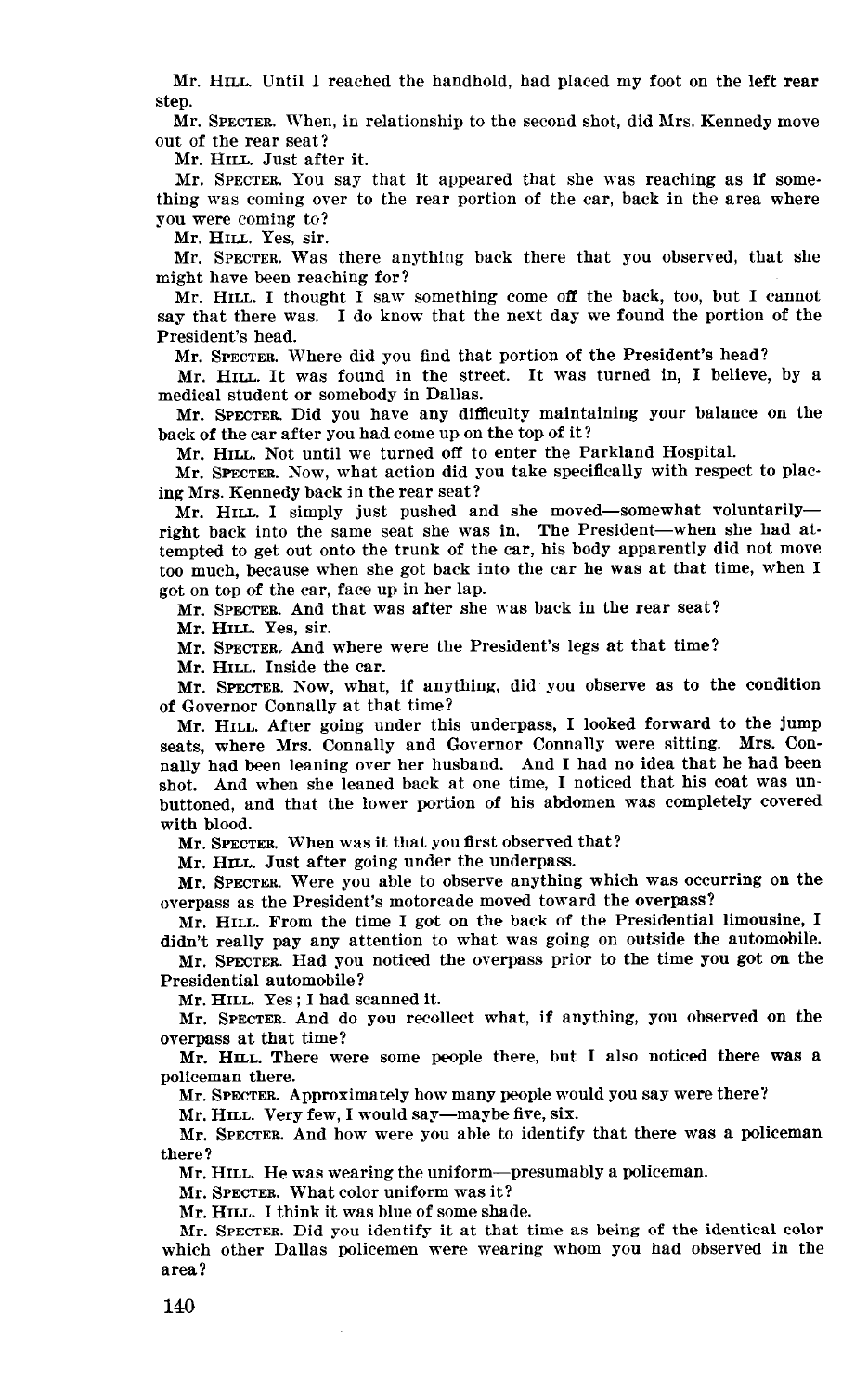Mr. HILL. That's correct, sir.

Mr. SPECTER. Can you characterize the type of acceleration which the car made after it started to speed forward--that is, the Presidential car.

Mr. HILL. Well, the initial surge was quite violent, because it almost jerked me off the left rear step board. Then after that it was apparently gradual, because I did not notice it any more.

Mr. SPECTER. What is your best estimate of the distance from the time of the shooting to Parkland Hospital?

Mr. HILL. In time or--

Mr. SPECTER. Time and distance.

Mr. HILL. Distance, I have no idea.

Mr. SPECTER. How about time?

Mr. HILL. I would say roughly 4 minutes.

Mr. SPECTER. Did Xrs. Kennedy say anything as you were proceeding from the time of the shooting to Parkland Hospital?

Mr. HILL. At the time of the shooting, when I got into the rear of the car, she said, "My God, they have shot his head off." Between there and the hospital she just said, "Jack, Jack, what have they done to you," and sobbed.

Mr. SPECTER. Was there any conversation by anybody else in the President's automobile from the time of the shooting to the arrival at Parkland Hospital?

Mr. HILL. I heard Special Agent Kellerman say on the radio, "To the nearest hospital, quick."

Mr. SPECTER. Any other comment?

Mr. HILL. He said, "We have been hit."

Mr. SPECTER. Now, was there any other comment you heard Special Agent Kellerman make?

Mr. HILL. Not that I recall.

Mr. SPECTER. Did Special Agent Greer say anything?

Mr. HILL. No, sir.

Mr. SPECTER. Mrs. Connally say anything?

Mr. HILL. No, sir.

Representative Boggs. Was Governor Connally conscious?

Mr. HILL. Yes, sir ; he was.

Mr. SPECTER. Did Governor Connally say anything?

Mr. HILL. No, sir.

Mr. SPECTER. Did President Kennedy say anything?

Mr. HILL. No, sir.

Mr. SPECTER. What is your best estimate on the speed at which the President's car traveled from the point of the shooting to Parkland Hospital? ear traveled from the point of the shooting to Parkland Hospital?<br>Mr. HILL. It is a little bit hard for me to judge, since I was lying across the

rear arrest to the automobile more staying the company state a man space were so to tion-portion-of-une adversion-until the hospital, I recall, I had not a left-hand, I believe it was a left-hand tion-until we approached the hospital, I recall, I believe it was a left-hand turn and I started slipping off to the right-hand portion of the car. So I would say that we went 60, maybe 65 at the most.

Mr. SPECTER. Were you able to secure a handhold or a leghold or any sort of an extreme were you more to secure w. of a hold on the automobile as you moved forward?

Mr. HILL. Yes, sir. I had my legs—I had my body above the rear seat, and my legs hooked down into the rear seat, one foot outside the car.

Mr. SPECTER. What is your best estimate of the time of the assassination itself? ment:

Mr. HILL. Approximately 12:30.

Mr. SPECTER. I am not sure whether I asked you about this—about how long did it take you to get from the shooting to the hospital?

Mr. HILL. Approximately 4 minutes.

Mr. SPECTER. What did you observe as to President Kennedy's condition on arrival at the hospital?

Mr. HILL. The right rear portion of his head was missing. It was lying in the rear seat of the car. His brain was exposed. There was blood and bits of brain all over the entire rear portion of the car. Mrs. Kennedy was completely covered with blood. There was so much blood you could not tell if there had been any other wound or not, except for the one large gaping wound in the right rear portion of the head.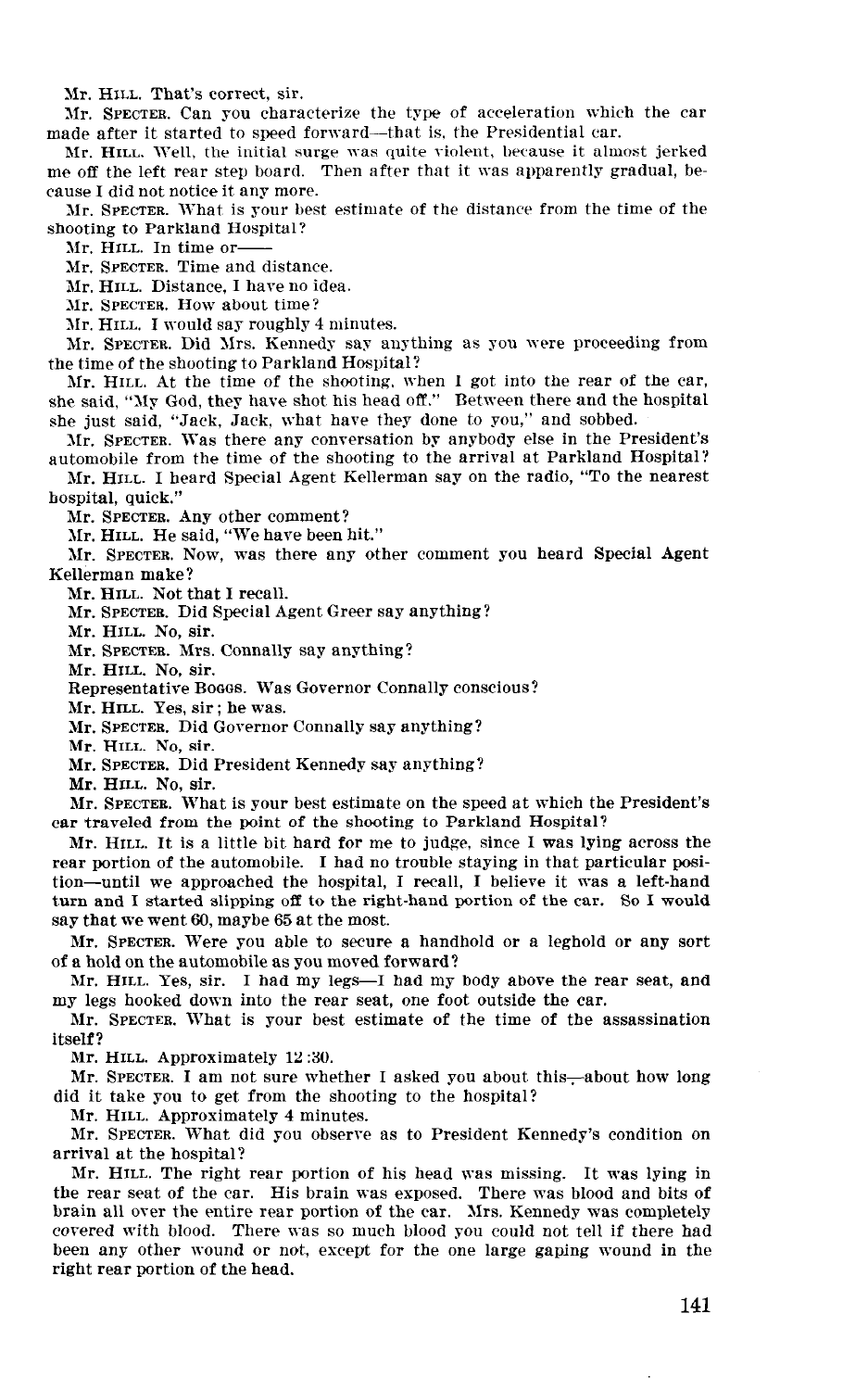Mr. SPECTER. Did you have any opportunity to observe the front part of his body, to see whether there was any tear or rip in the clothing on the front?

Mr. HILL. I saw him lying there in the back of the car, when I was immediately above him. I cannot recall noticing anything that was ripped in the forward portion of his body.

1Ir. SPECTER. What action, if any, did you take to shield the President's body? Mr. HII.L. I kept myself above the President and Mrs. Kennedy on the trip to Parkland.

Mr. SPECTER. Did you do anything with your coat upon arrival at Parkland Hospital to shield the President'!

Mr. HILL. Yes, sir. I removed it and covered the President's head and upper chest.

Mr. SPECTER. What, if anything, did you observe as to Governor Connally's condition on arrival at Parkland?

Mr. HILL. He was conscious. There was a large amount of blood in the lower abdominal area. He was helped from the automobile to the stretcher, and I do not recall him saying anything, but I know that he was conscious. He was wheeled immediately into, I think, emergency room No. 2.

Mr. SPECTER. And who was removed first from the automobile?

Mr. HILL. Governor Connally.

Mr. SPECTER. How long after the President's car arrived at Parkland HoSpita1 did medical personnel come to the scene to remove the victims?

Mr. HILL. Seconds. They were there when we were there almost-almost simultaneously with the arrival.

Mr. SPECTER. Do you know where President Kennedy was taken in the hospital ?

Mr. HILL. Yes, sir. I accompanied he, and Mrs. Kennedy to the emergency room.

Xr. SPECTER. Sow, tell Us what you did at the hospital from the time of arrival on, please.

Mr. HILL. I went into the emergency room with the President, but it WAS so small, and there were so many people in there that I decided I had better leave and let the doctors take care of the situation. So I walked outside; asked for the. nearest telephone; walked to the nearest telephone. About that time Special Agent in Charge Kellerman came outside and said, "Get the White House."

I asked Special Agent Lawson for the local number in Dallas of the White House switchboard, which he gave to me. I called the switchboard in Dallas; asked for the line to be open to Washington, and remain open continuously. And then I asked for Special Agent in Charge Behn's office. Mr. Kellerman came out of the emergency room about that time, took the telephone and called Special Agent in Charge Behn that we had had a double tragedy; that both Governor Connally and President Kennedy had been shot. And that was about as much as he said. I then took the telephone and shortly thereafter Mr. Kellerman came out of the emergency room and said, "Cilint, tell Jerry this is  $\frac{u_1}{u_1+1}$  and  $u_2$  for release, but the man is dead." Which I did. During the  $\alpha$  calls at the  $\alpha$  talked to the  $\alpha$  talked to the Attorney General, who and told two calls, I talked to the Attorney General, who attempted to reach me, and told<br>him that his brother had been seriously wounded; that we would keep him advised as to his condition.

Mr. SPECTER. Where was Mrs. Kennedy all this time, if you know?

Mr. HILL. Immediately Upon arrival, she went into the emergency room.  $\frac{1}{2}$  few minutes afterward, she was convinced to wait outside, which she did, remains the remainder the rest of time the period of the period of the period of the period of the period of the period of the period of the period of the period of the period of the period of the period of the period of  $M_{\rm H}$  spectrum and was the President that the President that the President had died?

 $M_{\rm H}$  . There were that I know  $M_{\rm H}$  and  $M_{\rm H}$  was requested by  $\frac{M}{\sqrt{2}}$  and  $\frac{M}{\sqrt{2}}$  assistants, to obtain a case of the Presidential assistants, to obtain a case of the case of the case of the case of the case of the case of the case of the case of the case of the case of th mit, O Donnen, one of the Freshchmar assistants, to obtain a casette, they wanted to return to Washington immediately. I contacted the administrator of the hospital and asked him to take me where I could telephone the nearest mortuary, which I did, requested that their best available casket be brought to the emergency entrance in my name immediately.

Mr. SPECTER. And what action was taken as a result of that request by you? Mr. HILL. The casket did arrive from the O'Neal Mortuary, Inc., in their own hearse, which we then wheeled into the emergency room. I left the emergency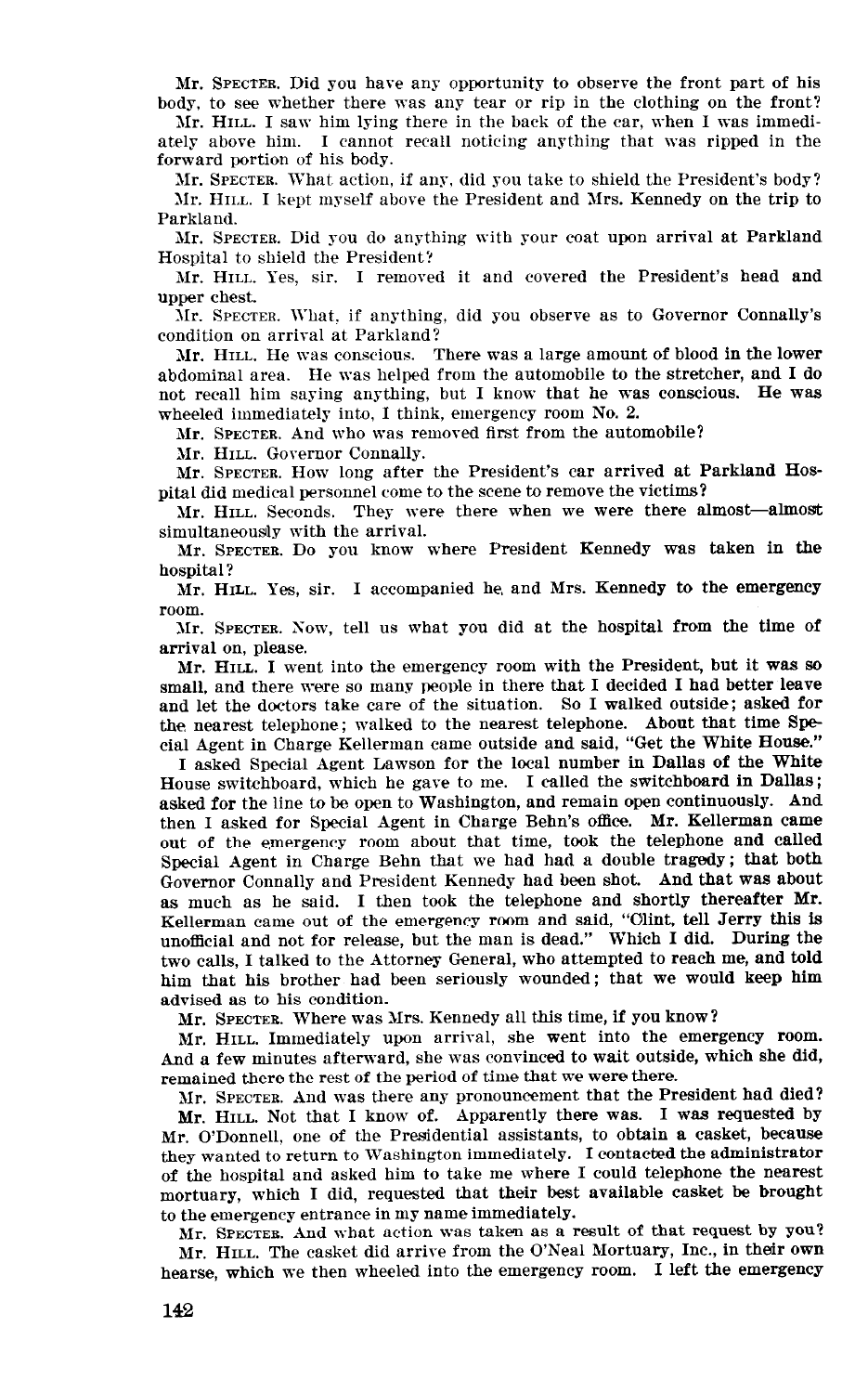room and asked that two of our agents, Special Agent Sulliman and Assistant Special Agent in Charge Stout clear all the corridors, and I checked the closest and most immediate route to the ambulance. We took the body from the hospital and departed the Parkland Hospital about 2:04 p.m. The ambulance was driven by Special Agent Rerger. Special Agent in Charge Kellerman and Assistant Special Agent in Charge Stout were riding in the front seat; Mrs. Kennedy, Dr. Burkley, the President's body, and myself rode in the rear portion of the ambulance.

Mr. SPECTER. Approximately how long did it take you to reach the airplane at Love Field?

Mr. HILL. We arrived at Lore Field at 2 :14.

Mr. SPECTER. And were you present during the swearing-in ceremonies of President Johnson?

Mr. HILL. I was aboard the aircraft: yes, sir.

Mr. SPECTER. Did you witness those ceremonies?

Mr. HILL. Well, the Presidential compartment was so small that not all persons on the aircraft could get in. I was in the forward portion of the aircraft, right adjacent to the area that the President was sworn in.

Mr. SPECTER. Do you know the time of the swearing in?

Mr. HILL. 2 :38.

Mr. SPECTER. And what time did the Presidential aircraft depart?

Mr. HILL. 2:47.

Mr. SPECTER. Do you know what time it arrived in the Washington area?

Mr. HILL. 5:59. I believe, sir.

Mr. SPECTEB. And where did it land?

Mr. HILL. We landed at Andrews Air Force Base.

Mr. SPECTER. And what action, if any, in connection with this matter did You take following landing?

Mr. HILL. I assisted Mrs. Kennedy and the Attorney General, who had joined her at that time, into the ambulance bearing the President's body, and I entered the automobile immediately behind the ambulance with Dr. John Walsh, Mrs. Kennedy's physician, and members of President Kennedy's staff.

Mr. SPECTER. And where did you go then?

Mr. HILL. Immediately to Bethesda Naval Hospital.

Mr. SPECTER. And did you stay with the President's family at that time?

 $\mathcal{M}$  . However, I we arrive the 17th floor with  $\mathcal{M}$  with  $\mathcal{M}$  with  $\mathcal{M}$  with  $\mathcal{M}$  with  $\mathcal{M}$  $\frac{1}{2}$  remains which we make the sense  $\frac{1}{2}$  we have the sense for  $\frac{1}{2}$  was requested. and I remained with Mrs. Kennedy except for one time when I was requested to come to the morgue to view the President's body.

 $\frac{1}{2}$  , and did  $\frac{1}{2}$  , and did  $\frac{1}{2}$  , and did  $\frac{1}{2}$  , and did  $\frac{1}{2}$  , and did  $\frac{1}{2}$  , and did  $\frac{1}{2}$  , and did  $\frac{1}{2}$  , and did  $\frac{1}{2}$  , and did  $\frac{1}{2}$  , and did  $\frac{1}{2}$  , and did

Mr. HILL. Yes, sir.

LMr. SPECTEB. What action did you take following the time you viewed the President's body in the morgue?  $\mathcal{L}$  . However, and the viewing of the President's body?

 $\cdots$  same. Inclu

 $M<sub>1</sub>$ . However the 17th floor and remained with Mrs. Kennedy until  $M<sub>1</sub>$  and  $M<sub>2</sub>$  and  $M<sub>3</sub>$  and  $M<sub>4</sub>$  and  $M<sub>5</sub>$  and  $M<sub>6</sub>$  and  $M<sub>7</sub>$  and  $M<sub>7</sub>$  and  $M<sub>7</sub>$  and  $M<sub>7</sub>$  and we departed the hospital.  $R_{\text{R}}$  is a group  $R_{\text{R}}$  and  $R_{\text{R}}$  and  $R_{\text{R}}$  is the hospital.

had seen the second seeds. The whole body, or the the president in realist, it had seen—had you seen the whole body, or just the back of the President's head? Mr. HILL. I had seen the whole body, but he was still cold when I saw him.

Representative Bosss. At the morgue in Bethesda he was not cold?

Mr. HILL. Yes, sir; the autopsy had been completed, and the Lawler Mortuary Co. was preparing the body for placement in a casket.

Representative Booos. At this time did you see the whole body? Mr. HILL. Yes, sir.

Representative Boggs. Did you see any other wound other than the head  $\mathcal{H}$  saw an opening in the back, about 6 inches below the back, about 6 inches below the back, about 6 inches below the back, about 6 inches below the back, about 6 inches below the back, about 6 inches below the back

Mr. HILL. Yes,  $\sin$ ; I saw an opening in the back, about 6 inches below the neckline to the right-hand side of the spinal column.

Representative Boggs. Was there a frontal neck injury?

Mr. HILL. There was an area here that had been opened but-

Mr. SPECTER. You are indicating-